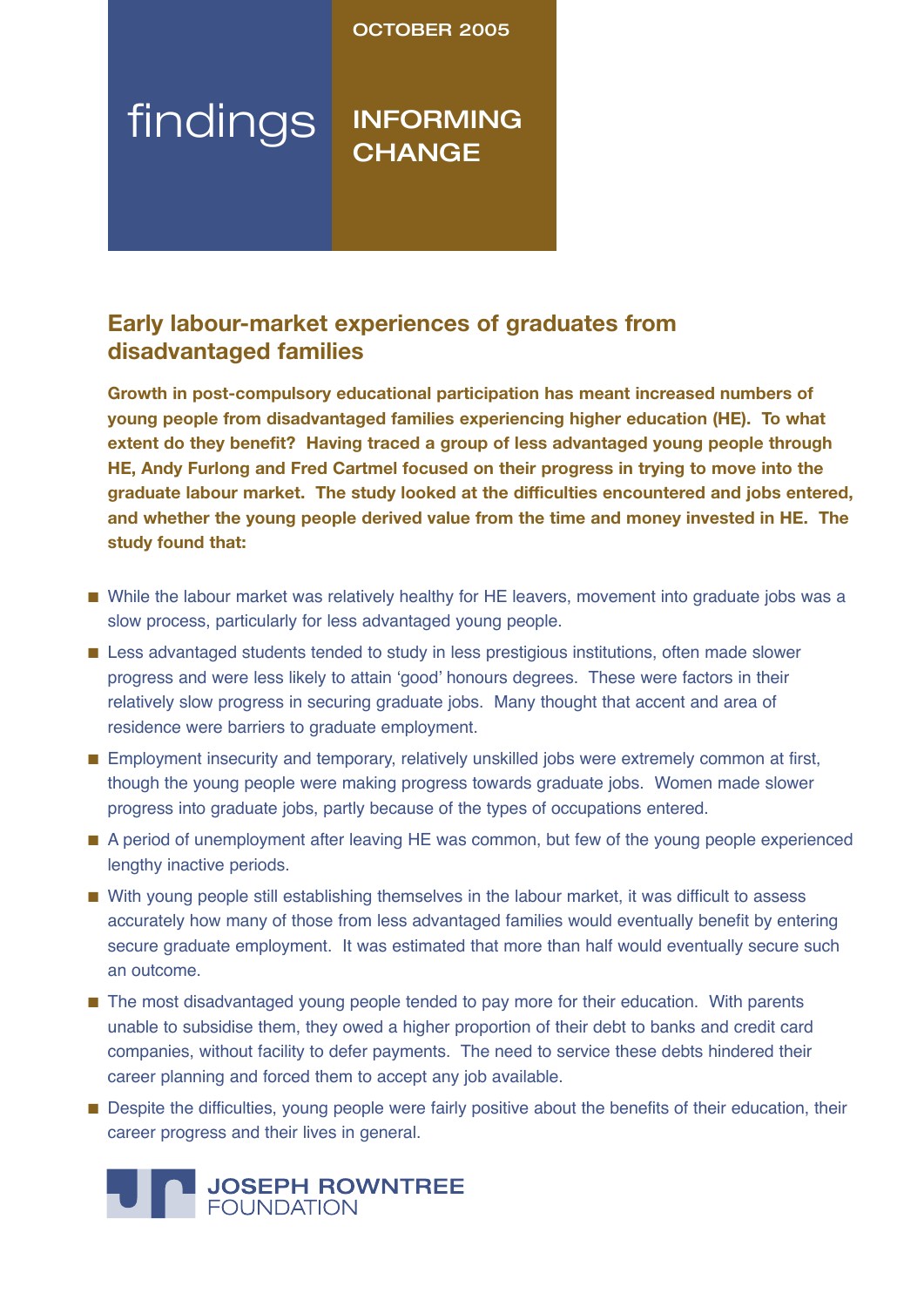### First steps towards graduate careers

Despite coming from less advantaged families residing largely in deprived areas, the study's respondents have made impressive headway. Five years after leaving school, most have increased their qualifications and nearly one in two have gained degrees. These achievements were often made in difficult circumstances. The routes through higher education (HE) followed by these less advantaged young people were often complex and involved failures, breaks and new starts. Debt was a constant companion, participation in HE was supported by long working hours, and relations with more affluent peers were not always cordial.

However, as their HE careers ended, it was clear that respondents' first moves towards the graduate labour market were constrained by a fresh set of disadvantages that could also be linked to their class of origin. Those from the lower social classes had, by and large, studied shorter courses at less prestigious institutions and were less likely to hold good honours degrees.

Respondents' progress from college and university into the labour market and, in particular, into graduate sectors of employment tended to be slow. Attempts to assess the benefits of HE using outcome data collected in the months following the end of HE were likely to yield pessimistic results. A month after leaving HE, only around a third of the graduates had full-time permanent jobs, and many of these were not in forms of employment usually reserved for graduates. By autumn 2004, at age 22, just over four in ten HE participants had entered a (broadly defined) graduate occupation. Only one in five was employed in a relatively secure graduate position. Levels of unemployment immediately after leaving college or university were extremely high, although unemployment tended to be a fleeting experience. Extended or repeated unemployment was rare.

While these returns may not appear to be encouraging, the picture was not as depressing as it might seem on first impression. Progress towards graduate jobs was slow, but progress was being made. And although many of those working in graduate jobs occupied insecure positions, early insecurity could be seen as part of the 'normal' career trajectory in some occupations. In terms of entry into jobs, the one major inequality was that women were taking longer than men to enter stable graduate employment.

#### Finding employment

University and college leavers' entry into graduate jobs was a drawn-out process. For many, the period immediately after leaving HE involved working in a routine, temporary job which was often a continuation of their last 'college' job. There was evidence to suggest that some young people could not afford to be selective in their search for work. Many did not feel that their qualifications were particularly important in helping them to secure their jobs, even when these jobs were in the graduate sector.

"I would have never imagined that I would be doing this job. I thought that by studying for a degree I would have plenty of opportunities. To be honest I could have started this job straight from school. My degree has absolutely no relevance to this." (Lauren, degree in biomedical science, working in retail)

The evidence suggested that, despite their achievements, those who were most disadvantaged faced the greatest difficulties in the labour market. Also, in spite of having completed a course of higher education, their expectations were relatively low. Overall, these relatively disadvantaged young people had wage expectations that were some way below national average starting salaries. Women and those from the most disadvantaged backgrounds had particularly low expectations.

In part, these young people's expectations were likely to be shaped by knowledge of typical rates of pay within their local communities. Most were living in severely deprived areas where unemployment rates were high and where few people were paid much above the minimum wage. Although relatively few directly attributed their disadvantages to class or gender, substantial minorities thought that they were being held back by their accent or by the area in which they lived. Those from less-welloff families also lacked the contacts that could provide information about graduate job opportunities.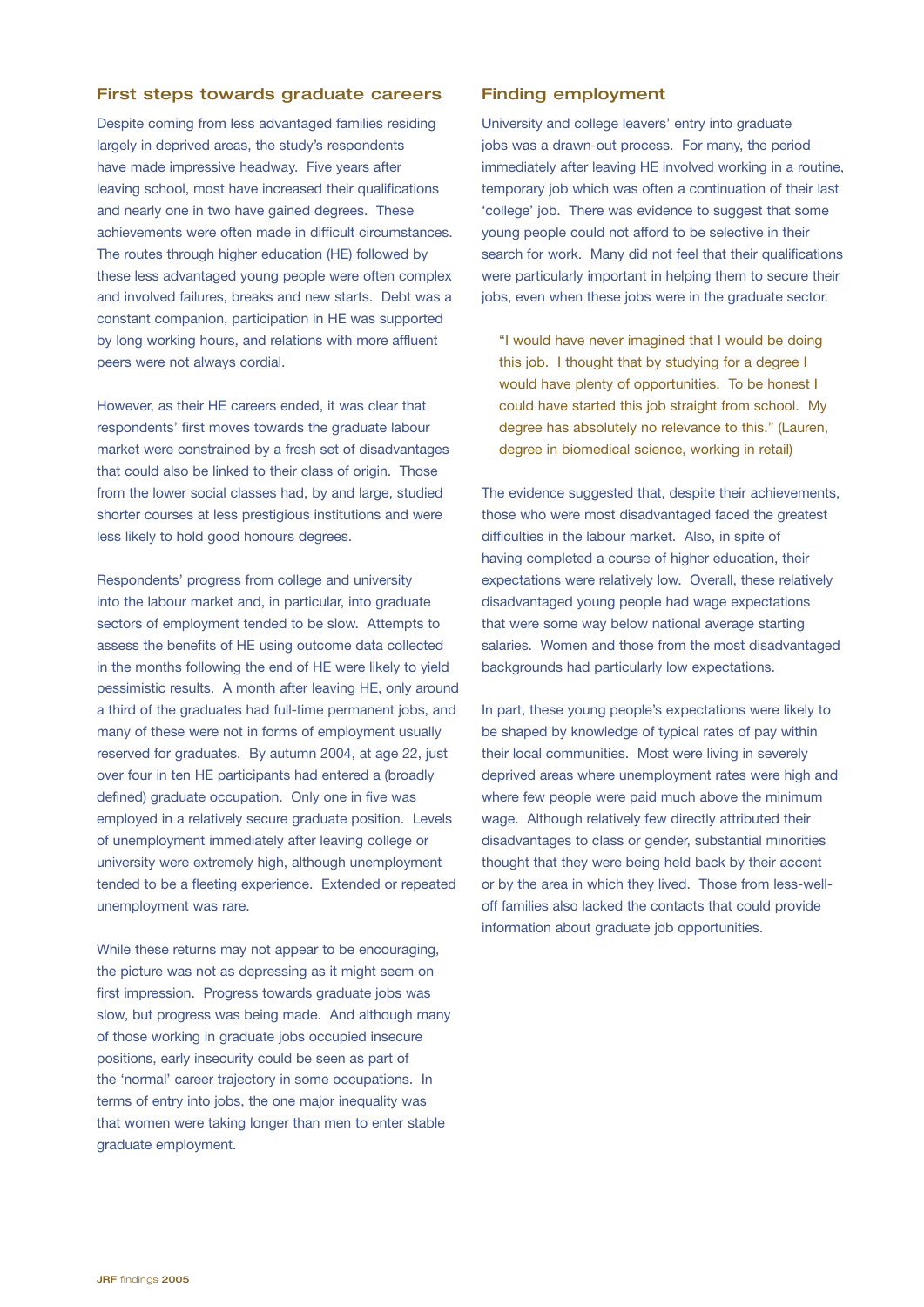# Becoming established

Job insecurity is a normal phase in the early career structure of many graduate jobs, including in some of the most prestigious fields such as law and medicine. Many of those respondents who were in insecure graduate jobs will eventually obtain permanent tenure.

It is impossible to estimate how many of the respondents working in non-graduate jobs at the time of the last survey will manage to secure graduate careers. It is likely that a significant proportion of those working as medical and educational assistants will eventually make inroads into graduate careers. The same is also true of those in some clerical occupations.

"It is happening a little slower than I expected, but I'm doing two jobs at the moment and hoping to get access to the graduate trainee scheme in social work in the next year or two." (Mary, degree in behavioural sciences)

The labour-market positions of graduates in their early twenties are strongly affected by educational factors such as class of degree, subject of degree and institution attended. This is not to suggest, however, that patterns of entry to graduate careers are meritocratic. Those respondents who were particularly disadvantaged were less likely to have obtained graduate jobs by age 22.

While inequalities associated with class and gender make a difference, this does not mean that there are few benefits to be derived from policies of wider access to HE. Indeed, many of the less advantaged young people in the study were working in jobs that they would not have secured without having experienced HE.

#### Reflecting on progress and gains

Although the respondents were making very slow inroads into graduate careers – especially those who were the most disadvantaged – they were quite positive about their career progress. Most of them were also satisfied with their lives in general. However, levels of satisfaction were affected by actual progress. Those from more disadvantaged socio-economic groups and those who were yet to enter graduate careers were less likely to be satisfied with their career progress and with their lives in general.

In considering some of the ways in which they had benefited from their experience of HE, those from the less advantaged socio-economic groups generally seemed to have made fewer gains. They were less likely to have developed clear plans, gained in confidence or broadened their social circles. Indeed, the less advantaged students tended to have quite poorly developed career management skills, and often had little idea how to establish themselves in the labour market after leaving HE. To an extent, these more negative outcomes could be attributed to the tendency of less-well-off students to attend university or college in their local area and live with their parents while studying.

"I would recommend it [moving away for university] because overall you meet loads of new people and friends. If I think back, if I had made a different decision and not moved out of home, not went to university, I wouldn't have half the kind of friends as I have got now, and maybe I wouldn't ... I probably wouldn't be confident." (Erin, degree in commerce and accountancy)